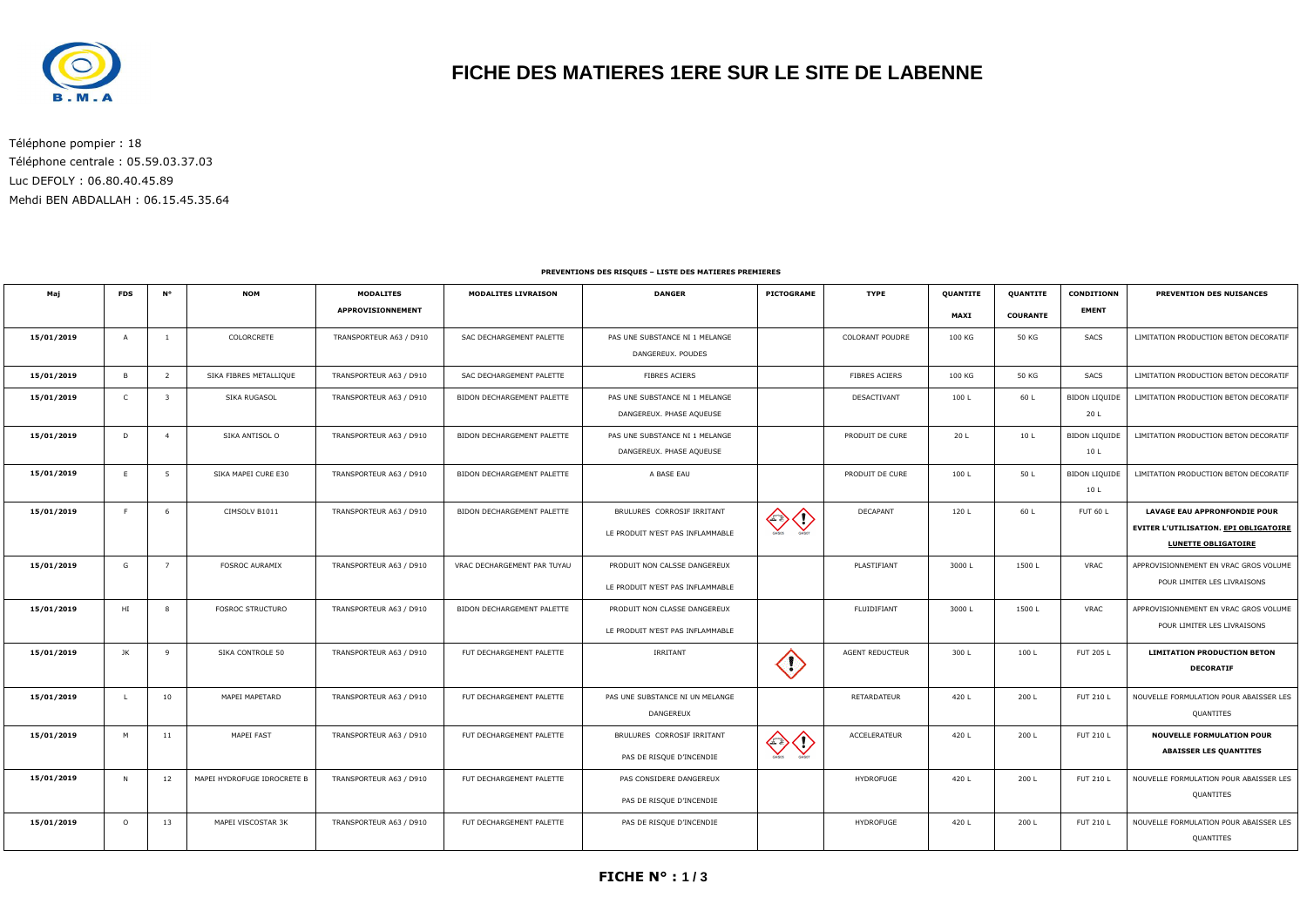

# **FICHE DES MATIERES 1ERE SUR LE SITE DE LABENNE**

| Мај        | <b>FDS</b>   | <b>N°</b> | <b>NOM</b>                   | <b>MODALITES</b><br>APPROVISIONNEMENT | <b>MODALITES LIVRAISON</b>  | <b>DANGER</b>                           | <b>PICTOGRAME</b>                | <b>TYPE</b>             | QUANTITE<br><b>MAXI</b> | QUANTITE<br><b>COURANTE</b> | <b>CONDITIONN</b><br><b>EMENT</b> | PREVENTION DES NUISANCES               |
|------------|--------------|-----------|------------------------------|---------------------------------------|-----------------------------|-----------------------------------------|----------------------------------|-------------------------|-------------------------|-----------------------------|-----------------------------------|----------------------------------------|
| 15/01/2019 | PQ           | 14        | MAPEI MAPEAIR AE 20          | TRANSPORTEUR A63 / D910               | FUT DECHARGEMENT PALETTE    | PAS CONSIDERE DANGEREUX                 |                                  | ENTRAINEUR D'AIR        | 300L                    | 200 L                       | <b>FUT 210 L</b>                  | NOUVELLE FORMULATION POUR ABAISSER LES |
|            |              |           |                              |                                       |                             | PAS DE RISQUE D'INCENDIE                |                                  |                         |                         |                             |                                   | QUANTITES                              |
| 15/01/2019 | $\mathsf{R}$ | 15        | MAPEI PLAST R24              | TRANSPORTEUR A63 / D910               | VRAC DECHARGEMENT PAR TUYAU | PAS CONSIDERE DANGEREUX                 |                                  | PLASTIFIANT             | 2500L                   | 1250L                       | FUT 2500 L                        | APPROVISIONNEMENT EN VRAC GROS VOLUME  |
|            |              |           |                              |                                       |                             | PAS DE RISQUE D'INCENDIE                |                                  |                         |                         |                             |                                   | POUR LIMITER LES LIVRAISONS            |
| 15/01/2019 | S            | 16        | MAPEI DYNAMON XTEND W130     | TRANSPORTEUR A63 / D910               | VRAC DECHARGEMENT PAR TUYAU | PAS CONSIDERE DANGEREUX                 |                                  | FLUIDIFIANT             | 2500L                   | 1250L                       | <b>VRAC</b>                       | APPROVISIONNEMENT EN VRAC GROS VOLUME  |
|            |              |           |                              |                                       |                             | PAS DE RISQUE D'INCENDIE                |                                  |                         |                         |                             |                                   | POUR LIMITER LES LIVRAISONS            |
| 15/01/2019 | T            | 17        | AD BLUE                      | TRANSPORTEUR A63 / D910               | VRAC DECHARGEMENT PAR TUYAU |                                         |                                  | ANTI POLLUTION          | 1000L                   | 500L                        | <b>VRAC</b>                       | LIVRAISON EN VRAC                      |
| 15/01/2019 | $\cup$       | 18        | MAPEI FIBRES SYNTHETIQUES 12 | TRANSPORTEUR A63 / D910               | SAC DECHARGEMENT PALETTE    | PAS UNE SUBSTANCE NI 1 MELANGE          |                                  | <b>FIBRES</b>           | 240 KG                  | 120 KG                      | <b>CARTONS 24</b>                 | LIMITATION PRODUCTION BETON DECORATIF  |
|            |              |           | MM                           |                                       |                             | DANGEREUX                               |                                  |                         |                         |                             | KG                                |                                        |
| 15/01/2019 | WYZ          | 19        | TRANSMISSION 80 W 90         | TRANSPORTEUR A63 / D910               | <b>BIDON DECHARGEMENT</b>   | NON CLASSE INFLAMMABLE MAIS PEUT BRULER |                                  | LUBRIFIANT              | 30 L                    | 20 L                        | <b>FUT 20 L</b>                   | ENTRETIEN CONCESSIONNAIRE              |
| 15/01/2019 | WYZ          | 20        | QUAKER VERKOPLUS 15W/40      | TRANSPORTEUR A63 / D910               | BIDON DECHARGEMENT          | NON DANGEREUX SELON 1272 / 2008         |                                  | LUBRIFIANT              | 60 L                    | 40 L                        | <b>FUT 40 L</b>                   | ENTRETIEN CONCESSIONNAIRE              |
| 15/01/2019 | WYZ          | 21        | QUAKER GRAISSE               | TRANSPORTEUR A63 / D910               | BIDON DECHARGEMENT          |                                         |                                  | <b>GRAISSE CENTRALE</b> | 40 L                    | 20 L                        | <b>FUT 20 L</b>                   |                                        |
| 15/01/2019 | WYZ          | 22        | LIQUIDE DE REFROIDISSEMENT   | TRANSPORTEUR A63 / D910               | <b>BIDON DECHARGEMENT</b>   | RISQUE PRESUME POUR LA SANTE SI         |                                  | LIQUIDE                 | 1000L                   | 500L                        | FUT 1000 L                        | <b>REFUSER TOUTES SORTES</b>           |
|            |              |           |                              |                                       |                             | <b>EXPOSITIONS REPETEES</b>             | $\diamondsuit$<br>$\diamondsuit$ |                         |                         |                             |                                   | D'APPROVISIONNEMENT MANUELLE :         |
|            |              |           |                              |                                       |                             |                                         |                                  |                         |                         |                             |                                   | <b>REMPLACER LE FUT / PAS DE</b>       |
|            |              |           |                              |                                       |                             | NOCIF EN CAS D INGESTION                |                                  |                         |                         |                             |                                   | TRANSBORDEMENT / EPI / COUVERTURE      |
|            |              |           |                              |                                       |                             | PAS DE RISQUE D'INCENDIE                |                                  |                         |                         |                             |                                   | <b>DU CORPS TOTAL</b>                  |
| 15/01/2019 | WYZ          | 23        | MAPEI PROTEC PRO             | TRANSPORTEUR A63 / D910               | <b>BIDON DECHARGEMENT</b>   | PAS CONSIDERE DANGEREUX                 |                                  | LIQUIDE                 | 220 L                   | 100L                        | <b>FUT 20 L</b>                   |                                        |
|            |              |           |                              |                                       |                             | PAS DE RISQUE D'INCENDIE                |                                  |                         |                         |                             |                                   |                                        |
| 15/01/2019 | WYZ          | 24        | PLURIGOSOL                   | TRANSPORTEUR A63 / D910               | <b>BIDON DECHARGEMENT</b>   | PAS CONSIDERE DANGEREUX                 |                                  | LIQUIDE                 | 40 L                    | 20 L                        | <b>FUT 20 L</b>                   |                                        |
|            |              |           |                              |                                       |                             | PAS DE RISQUE D'INCENDIE                |                                  |                         |                         |                             |                                   |                                        |
| 15/01/2019 | WYZ          | 25        | <b>CIMENT</b>                | TRANSPORTEUR A63 / D910               | <b>VRAC PULVERULENT</b>     | BRULURES CORROSIF IRRITANT              | ❤ ◇                              | <b>CIMENT</b>           | 240 T                   | 120 T                       | CITERNE 32 T                      | <b>LIMITATION DE LA PRESSION DE</b>    |
|            |              |           |                              |                                       |                             |                                         |                                  |                         |                         |                             |                                   | <b>DECHARGEMENT</b>                    |
| 15/01/2019 | WYZ          | 26        | AGREGATS                     | TRANSPORTEUR A63 / D910               | <b>VRAC</b>                 | <b>INERTE</b>                           |                                  | SABLE / GRAVIER         | 2000 T                  | 1500 T                      | SEMIE 32 T                        | DECHARGEMENT DIRECTEMENT EN TREMIE     |
|            |              |           |                              |                                       |                             |                                         |                                  |                         |                         |                             |                                   | <b>BETON</b>                           |
|            |              |           |                              |                                       |                             |                                         |                                  |                         |                         |                             |                                   |                                        |

Un travail important est réalisé par l'agent de fabrication afin d'optimiser les approvisionnements (gestions des stocks). La structure en béton choisie pour cette nouvelle installation permettra de réduire considérablemen productions courantes, afin de limiter la multiplication des adjuvants.

Enfin, le service commercial a écarté les enlèvements sous centrale (enlèvement de 0.250 m3), pour favoriser les livraisons de camions complets, afin de limiter le flux de camions.